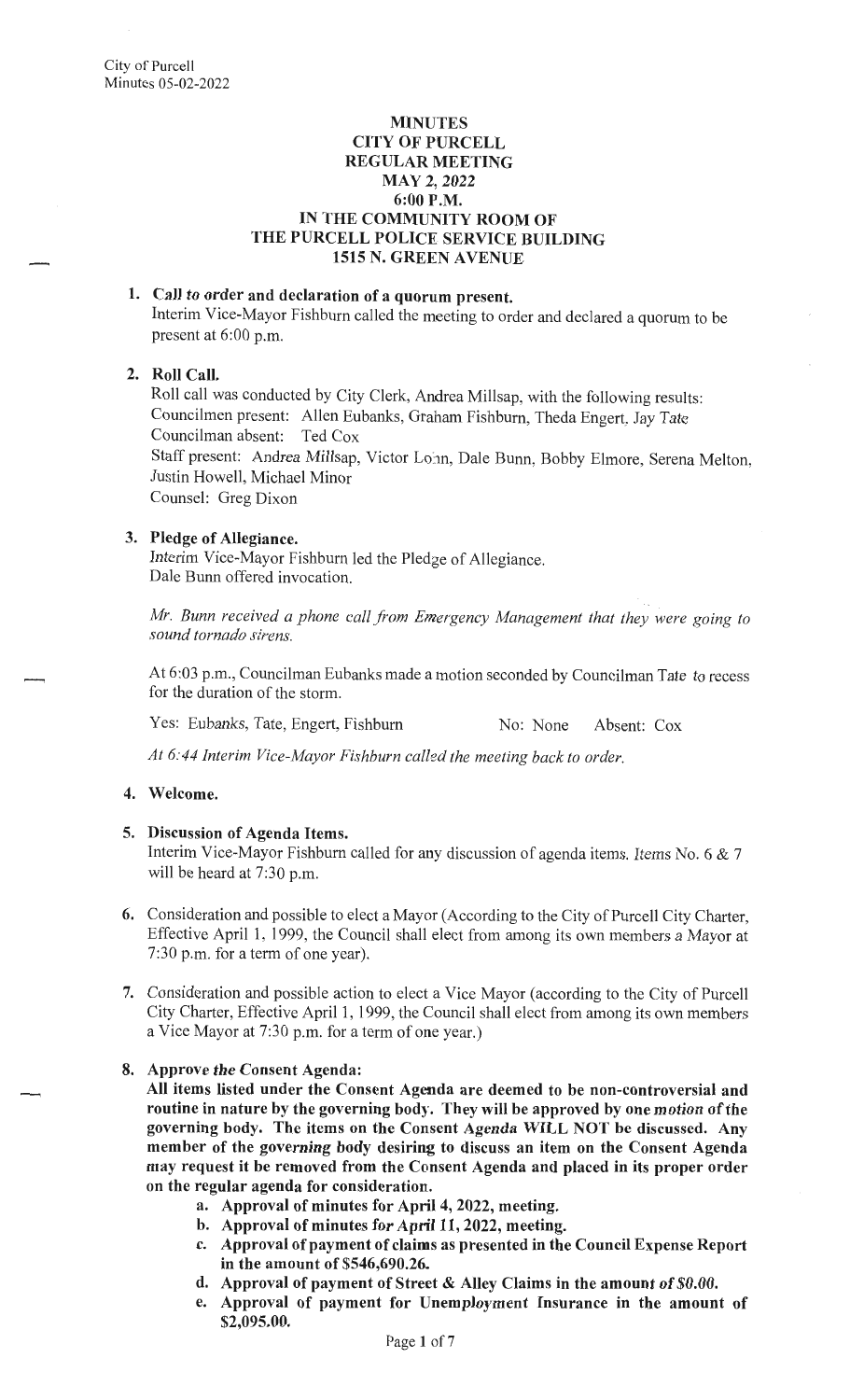- **f. Approval of payment of Capital Improvement Claims in the amount of \$46,630.56.**
- **g. Approval of payment of Rural Fire Claims in the amount of \$813.85.**
- **h. Approval of payment of Cemetery Care in the amount of \$5.00.**
- **i. Approval of payment for Airport Authority Claims in the amount of \$4,216.88.**
- **J• Approval of estimated payroll in the amount of \$295,000.00.**
- **k. Approval of the Treasurer's Financial Report.**
- **I.** Approval of the 2022-2023 Agreement for Library Services, Facilities and **Maintenance.**

# **9. Consideration and possible action on items removed from the Consent Agenda.**  None.

Councilwoman Engert made a motion second by Councilman Tate to approve the consent agenda as written.

Yes: Engert, Tate, Eubanks, Fishburn No: No. None Absent: Cox

 $\overline{\phantom{0}}$ 

LJ

# **10. Presentation and discussion of the Treasurer's Financial Report.**

- Sales Tax thru March 2022 is up 8.78% over last year or \$437,029.90; up 20.34% over budget or \$915,309.79.
- Use Tax thru March 2022 is up 13.77% over last year or \$67,858.96; up 24.57% over budget or \$110,586.92.
- Tobacco Tax thru March 2022 is down 4.35% over last year or \$2,024.37; up 18.66% over budget or \$6,997.19.
- Electricity in March 2022 had a positive variance of \$160,054.00 vs last year; YTD the variance is positive \$313 ,922.00.
- Water in March 2022 had a positive variance of \$6,183.00 vs last year; YTD variance is positive \$134,176.00.
- General Fund in March 2022 the revenues were below expenses by \$61 ,327.00; YTD revenues were below expenses by \$931,763.00.
- Public Works in March 2022 the revenues were above expenses by \$7,061.00; YTD revenues are above expense by \$1,022,186.00.
- Noted that we're still waiting on health insurance and worker's compensation rates for budgeting.

# **11. Presentation and discussion of the City Manager Report.**

### **Hospital**

- Sanitary sewer, storm sewer, and work roadways are done.
- Water Main under the road was accepted by City. Will have 1 year warranty.
- Water main addition along  $9<sup>th</sup>$  Ave., is in final cleanup and repair work stage.
- Engineering of road final grading revised for failed items, was put out for bid, no bid were submitted. Contractors in the bid room stated shortage of workers is why people aren't bidding. Put back out for bid, 21 days out will accept bids again.

# **Medical Office Building**

- Land sale completed and we've received funds.
- Access roadway and worker parking easement, we have to provide a temporary road until final grading is completed.

# **1-35 Interchange**

- EST designing with ODOT and the City, and it's moving along as planned.
- Environmental studies continue.
- Right of way acquisitions will happen after studies completed.
- Construction tentatively set to start in 2025.

# **Main Street Scape**

• ODOT creating agreement with State Historic Preservation Office acknowledging SHPO had some concerns about the design (they wanted asphalt instead of bricks in places and we declined) and ODOT sided with the City on that.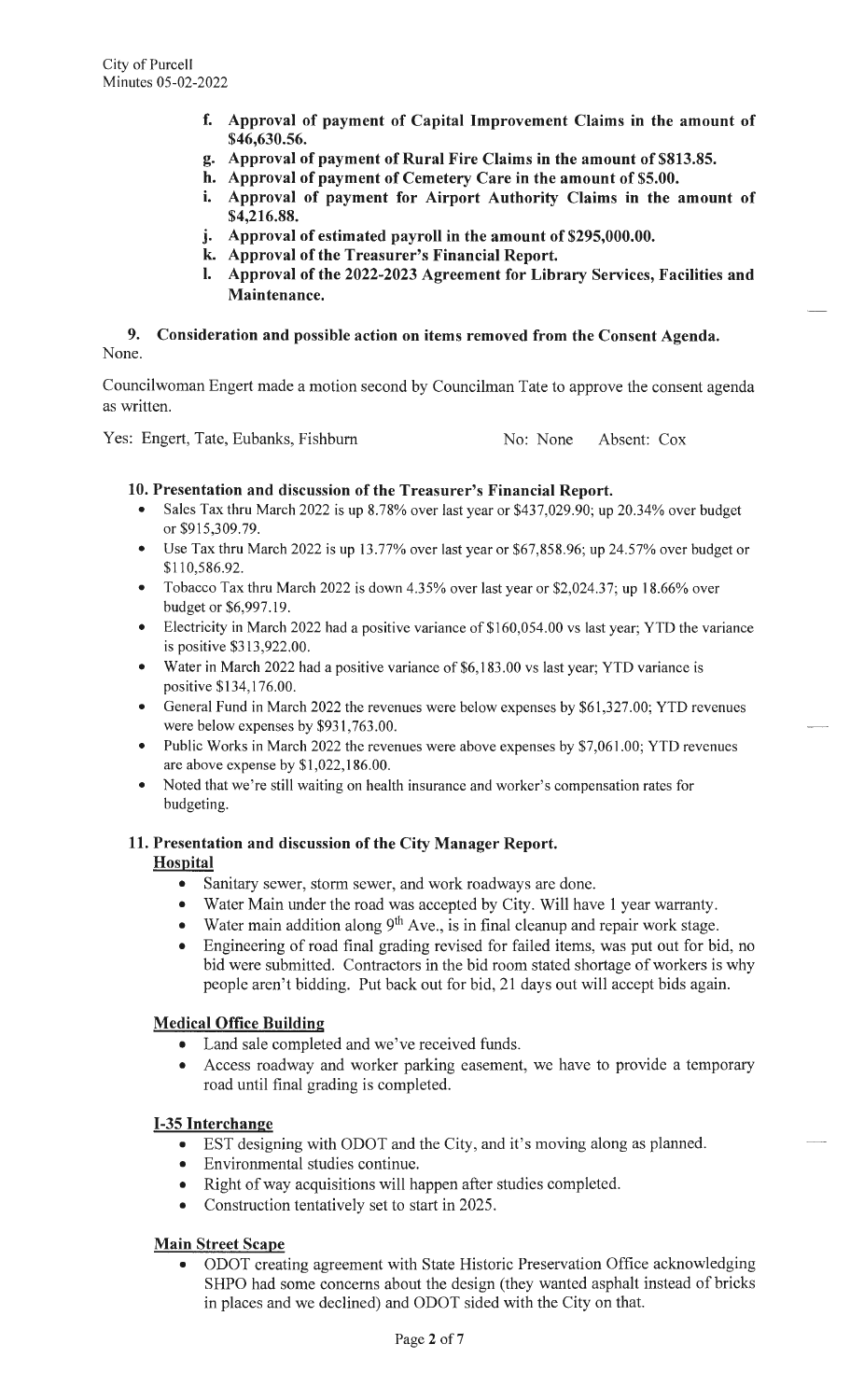• Should bid and September, award in October, contracts in November, and then a 3 month flexible start for the project to get us past the holidays to avoid interruption of businesses during the holidays.

# **Chickasaw Wellness**

- Utility work is complete.
- Sherry Classic is complete.
- Storm water revisions on south enc. complicated so Hardcastle first layer of asphalt paving has been done by Farm & Home Building. They'll have to go over with a second layer.

## **OEC Fiber**

- Home installations have started.
- Renewed meetings with contractors because locates on the north end are required.

# **New Well at Wellfield**

• Still waiting on parts for this well **and** a couple other wells that we have down.

### **Trails**

• Pillars for bridge we to be placed this week but weather has not cooperated.

# **Electric Department**

- Outage at substation related to **a** lightening strike and had to reprogram the computerized resets on it.
- American Public Power Association recognized the City of Purcell's electric department with a certificate of excellence for rating in the top 10% in the U.S. with the least outages.

# **Citizen of the Year**

Congratulations to Mayor Cox for Citizen of the Year and to Council member Theda Engert as the 2022 Giving Time Gateway Guardian, an award for exceptional public service.

Interim Vice Mayor Fishburn recognized Jerry Hayes Request to be Heard. Noted this was a request to be heard and the rules need to be followed to limit to this issue only, we're not prepared to have a presentation. Mr. Hayes passed out documents and noted he is not trying to make money, just wants to get more information about the city with livestream meetings. Mr. Hayes presented his information. Asked for the matter to be on the next agenda for a vote.

# **12. Discussion and possible action to award a contract for 9th Avenue Paving Improvements, and authorizing the Mayor, Vice-Mayor, or City Manager to sign.**

Mr. Bunn briefly went over the plan. Glen Sullivan answered questions presented by council.

Councilman Tate made a motion second by Councilwoman Engert to approve contract to the low bidder, Ellsworth Construction dba A-Tee Paving of Oklahoma City, in the amount of \$171 ,918.50.

Yes: Tate, Engert Fishburn, Eubanks No: None. Absent: Cox

### **13. Discussion and possible action to award a contract for Penn Avenue Bridge Water Line Relocation, State Job No. 33484(04), and authorizing the Mayor, Vice-Mayor, or City Manager to sign.**

Mr. Bunn briefly went over the plan. Noted county will be reimbursing us for this. Councilman Eubanks asked the difference in the alternate bid. Sullivan noted going from 4" to 8" and Mr. Bunn noted that are is planned to eventually be 8" line. While constructing we could have them go to 8" and the alternate bid, the additional cost, would be all our cost. Sullivan noted approximately \$57,000.00. Mr. Minor noted that due to the plans of growth the city has no plans on it for the next 5 years to increase the size. If area is developed, the developer will pay for the upgrade. Also noted after discussion between Minor and Sullivan, it was not a smart investment to do at this time.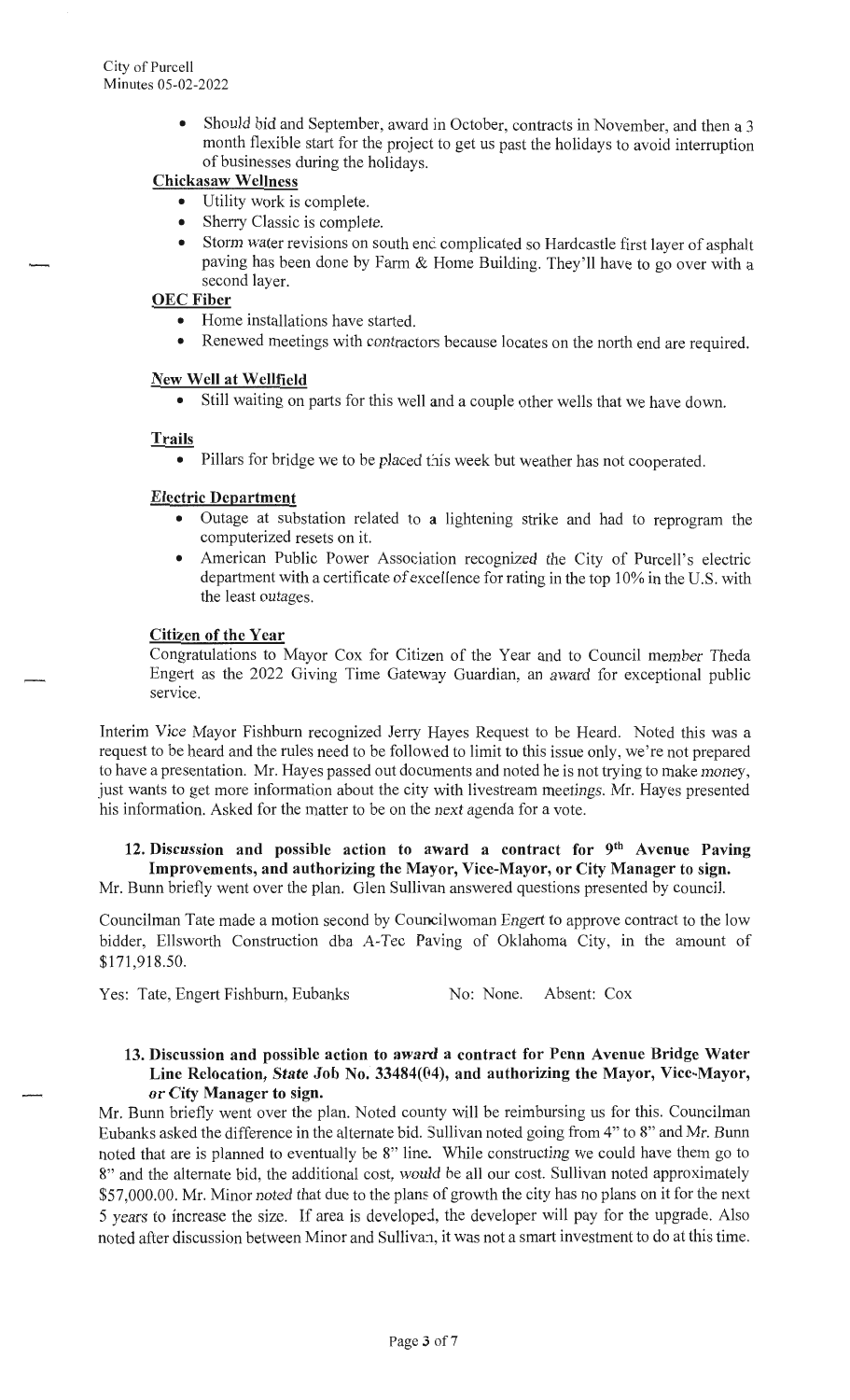Councilman Eubanks made a motion second by Councilwoman Engert to approve contract to the low bidder, Wee Construction, in the amount of \$67,349.00 for the Penn Avenue Bridge Water Line Relocation project.

Yes: Eubanks, Engert, Tate, Fishburn No: No. None. Absent: Cox

## **14. Discussion and possible action to award a contract for Canadian Avenue Lift Station, and authorizing the Mayor, Vice-Mayor, or City Manager to sign.**

Mr. Bunn gave overview of the plan. Mr. Minor gave information about issues with the current lift station. Currently running on only 1 pump and if it fails, we'll have to bypass with a diesel generator to hold over until repairs are made. Has been approve 3 different times by council and approved in the budget and rolled over each year but delays with COVID and other interruptions has delayed the project. Mr. Bunn noted we have over 1 million dollars of ARPA funds we can use to pay for this.

Councilman Eubanks made a motion second by Councilman Tate to accept the Canadian A venue Lift Station bid for \$802,790.00 to Orr Construction.

Yes: Eubanks, Tate, Engert, Fishburn No: None Absent: Cox

# **15. Consideration and possible action to approve the 2021-2022 Delta Public Transit Assistance Agreement.**

Councilman Tate made a motion seconded by Councilman Eubanks to amend Agenda Item No. 15 to 2022-2023.

Yes: Tate, Eubanks, Fishburn, No: None Absent: Cox Councilwoman Engert did not vote due to conflict.

Councilman Tate made a motion second by Councilman Eubanks to approve the 2022-2023 Delta Public Transit Assistance Agreement as presented.

Yes: Tate, Eubanks, Fishburn No: None Absent: Cox Councilwoman Engert did not vote due to conflict.

# **16. Consideration and possible action to approve payment of Signal Tek invoice in the sum of \$47,109.00 for signal light replacement at Grant & Green Ave.**

Councilman Eubanks asked if we filed an insurance claim and Mr. Bunn replied yes. Mr. Lohn said we have not heard back from the insurance company. Eubanks asked if we have a deductible, Mr. Lohn said he believes it is \$2,500.00.

Councilman Eubanks made a motion second by Councilman Tate to approve Agenda Item No. 16 in the amount of \$47,109.00 to Signal Tek for signal light replacement at Grant & Green Ave.

Yes: Eubanks, Tate, Engert, Fishburn No: None Absent: Cox

# **17. Discussion and possible action concerning Budget Amendment GF-2022-6 appropriating animal shelter donation funds to animal shelter budget.**

Mr. Lohn noted this is donations that go to the animal shelter and he has set up line for better tracking so just adjusting the money to where it needs to be.

Councilman Tate made a motion second by Councilwoman Engert to approve Agenda Item No. 17 to for the budget amendment FD-2022-6 for the animal shelter.

Yes: Tate, Engert, Eubanks, Fishburn No: None Absent: Cox

*Interim Vice-Mayor Fishburn called.for a 3-minute recess at 7: 27.* 

*Interim Vice-Mayor Fishburn called the meeting back to order at 7:30 p.m.* 

BACK TO AGENDA ITEMS NO. 6 & 7.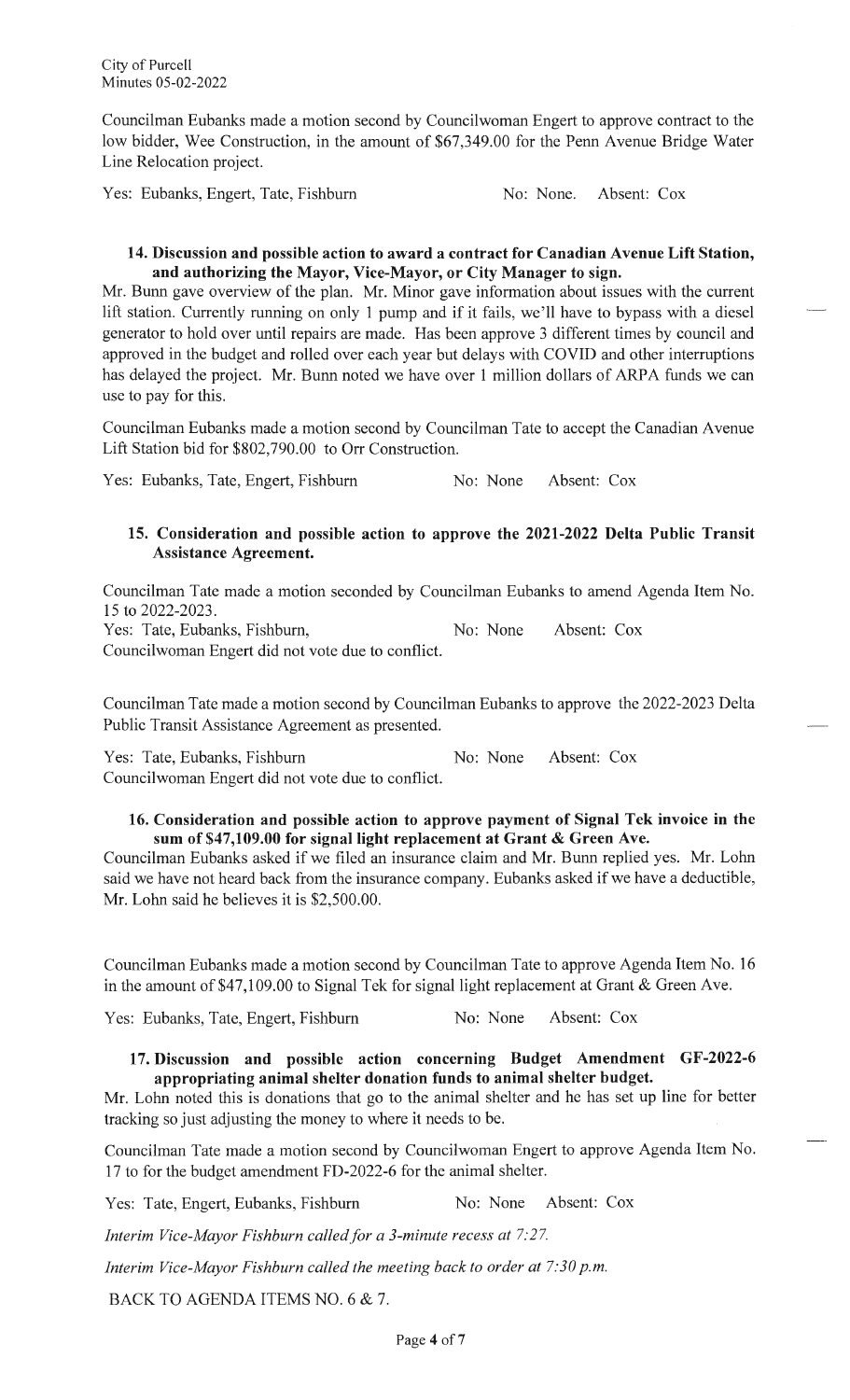# **6. Consideration and possible to elect a Mayor (According to the City of Purcell City Charter, Effective April 1, 1999, the Council shall elect from among its own members a Mayor at 7:30 p.m. for a term of one year).**

Councilman Tate nominated Graham Fishburn seconded by Councilwoman Engert to serve as mayor for a term of one **(1)** year.

Yes: Tate, Engert, Eubanks, Fishburn No: None Absent: Cox

# **7. Consideration and possible action to elect a Vice Mayor (according to the City of Purcell City Charter, Effective April 1, 1999, the Council shall elect from among its own members a Vice Mayor at 7:30 p.m. for a term of one year.)**

Councilwoman Engert nominated Ted Cox seconded by Councilman Cox to serve as vice-mayor for a term of one (1) year.

Yes: Engert, Tate, Eubanks, Fishburn No: None Absent: Cox

**18. Discussion and possible action to approve Planning Commission's recommendation for approval of PUD (Planned Unit Development) rezone of the W½ NE¼, NE¼ SW¼, and W½ NW¼ SE¼, Sec. 2, Township 6 North, Range 2 West (South Brook).** 

Mr. Bunn noted the developer has made several changes to the information presented last month and suggested developer make presentation of those accommodations and then if there are remaining concerns the request to be heard will be recognized if necessary.

Mason Schwartz on behalf of the applicant, Mr. Reid. Changes made are as follows: Added a second access point be required on South through Adams; no construction traffic through Westbrook; expand Westbrook Blvd. north, 3 lane entrance, 2 lanes out and 1 lane in; added stub street on West; no multi family; required 2 car garage; lot size was adjusted 4800 sq ft min lot (less density but more flexibility in lot widths); abutting property will meet R-2 standards.

### *Request to be Heard:*

Mr. Hadley was called and was not present.

Ms. Tammi Johnson was called and addressed council with her concerns.

Mr. Deveraux was called and addressed council with his concerns.

Discussion was had and Mr. Schwartz addressed cuestions. Existence of Comprehensive Plan and costs associated with preparing one was discussed.

Councilman Eubanks asked question concerning specific of the plat.

Councilman Tate, while sympathetic to Westbrook residents, asserted a need for housing.

Councilman Eubanks asked additional question about covenants, square footage, lot lines, etc.

Councilman Jay Tate made a motion second by Councilwoman Engert to approve the Planning Commission's recommendation for approval of the PUD rezone as written.

Yes: Tate, Engert, Fishburn, No: Eubanks Absent: Cox

Discussion was had about the PUD Master Plan revision.

Councilman Tate made a motion seconded by Councilwoman Engert to strike the vote on Agenda Item No. 18 due to the wrong information in the item.<br>Yes: Tate. Engert. Eubanks. Fishburn No: None Yes: Tate, Engert, Eubanks, Fishburn No: None Absent: Cox

Councilman Tate made a motion seconded by Councilwoman Engert to amend Agenda Item No. 18 to contain the language of 7.1 Streets to say ... Access to the property will be from the north side off W. Grant Street, through three existing street stubs in the Westbrook neighborhood, as well as a secondary / southern access point from W. Adams Street. The southern access point from W. Adams Street shall be fully constructed upon final plat approval for the adjoining southeast portion of the project (which is currently anticipated as "Phase 3"). Provided further, that construction traffic shall take access from W. Adams Street through the southern access point. Thus, developer shall provide temporary construction access from W. Adams Street through the southern access point during Phases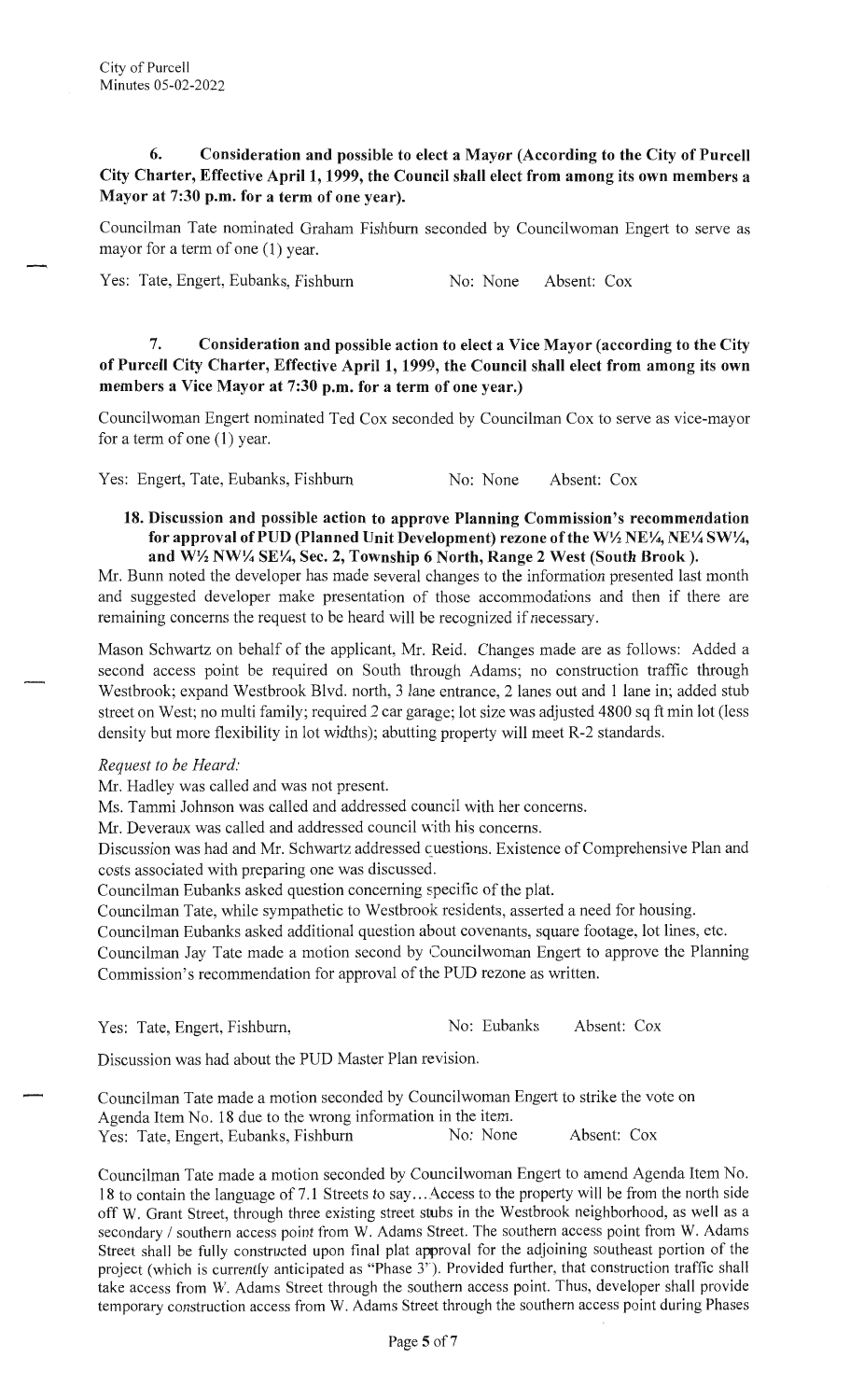City of Purcell Minutes 05-02-2022

1 and 2 of the project. Construction traffic shall not take access through the Westbrook Subdivision on the North. A street stub will be provided to the west, to the property that begins approximately 500 feet south of the Westbrook Addition. Westbrook Boulevard at W. Grant Street will be modified to a 36' wide entrance, with three 12-foot lanes, including one southbound lane, one northbound left turning lane and one northbound right turning lane. This will be constructed as part of the first phase of this PUD. The widened section will extend 80 feet from the edge of the existing W Grant Street and will have 40' radii.

Yes: Tate, Engert, Fishburn No: Eubanks Absent: Cox

 $\overline{\phantom{a}}$ 

LJ

**19. Consideration and possible action to approve Ordinance No. 22-05 AN ORDINANCE OF THE CITY OF PURCELL, OKLAHOMA, AMENDING THE OFFICIAL ZONING DISTRICTS MAP OF SAID CITY, BY CHANGING THE ZONING DISTRICT CLASSIFICATION FOR THE TRACT OF LAND DESCRIBED HEREIN; AUTHORIZING THE CHANGE OF SAID ZONING DISTRICT OF THE OFFICIAL ZONING DISTRICT MAP OF SAID CITY.** 

Councilman Tate made a motion second by Councilwoman Engert to approve Agenda Item No. 19, Ordinance No. 22-05 as written.

Yes: Tate, Engert, Fishburn, No: Eubanks Absent: Cox

### **20. Discussion and possible action on submitting plans and application to ODEQ for water system improvements to serve Everlee Heights Estates. Project is located south of SH 39, between Bryant and Eastern.**

Councilwoman Engert made a motion second by Councilman Eubanks to approve Agenda Item No. 20 as written.

Yes: Engert, Eubanks, Tate, Fishburn No: None Absent: Cox

# **21. Discussion and possible action on submitting plans and application to ODEQ for water system improvements to serve The Oaks. Project is located south of SH 39, between Bryant and Eastern.**

Councilwoman Engert made a motion second by Councilman Eubanks to approve Agenda Item No. 21 as written.

Yes: Engert, Eubanks, Tate, Fishburn No: None Absent: Cox

*Mayor Fishburn declared the meeting to be in recess in order to go into the Purcell Public Works Authority Meeting at 8:19 p.m.* 

> *Mayor Fishburn declared the City Council Meeting and the Purcell Public Works Authority in joint session in order to enter joint Executive Session at 8:52 p.m.*

### **22. EXECUTIVE SESSION: DISCUSSION, CONSIDERATION RE: AN** I **EXECUTIVE SESSION TO BE HELD IN ACCORDANCE WITH 25 O.S. 307 § (B)** (3).

**a. Discussion and consideration of labor contract (Collective Bargaining Agreement) for fiscal year 2022-2023 between the City of Purcell and the FOP #194 in accordance with 25 O.S.** § **307 (B) (2).** 

Mayor Fishburn made a motion second by Councilwoman Engert to enter into joint Executive Session at 8:52 p.m. with the following persons entering: Council persons who are present, City Attorney Greg Dixon, City Manager Dale Bunn, City Treasurer Victor Lohn, and Chief Bobby Elmore.

Yes: Fishburn, Engert, Eubanks, Tate No: None Absent: None